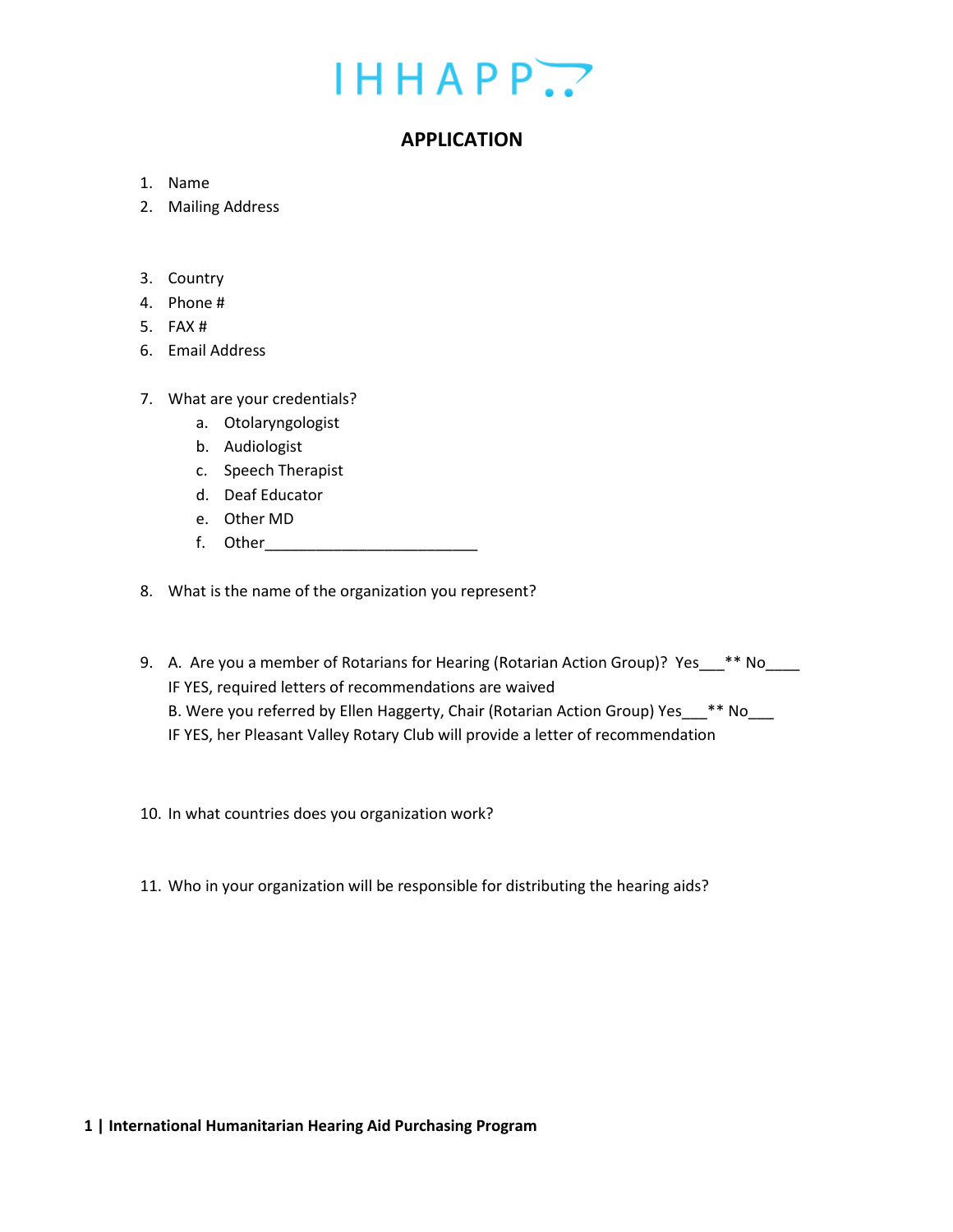# $IHHAPP.$

- 12. What are their credentials
	- a. Otolaryngologist
	- b. Audiologist
	- c. Speech Therapist
	- d. Deaf Educator
	- e. Other MD
	- f. Other\_\_\_\_\_\_\_\_\_\_\_\_\_\_\_\_\_\_\_\_\_\_\_\_\_

13. Which of the following best describes your organization

- a. U.S. NGO working abroad with tax exempt 501(c)3 status
- b. U.S. NGO working abroad
- c. Non U.S. NGO
- d. Faith based organization
- e. Individual
- f. Other
- 14. Briefly describe your activities
- 15. How do you determine who will be receiving these hearing aids?
- 16. How long has your organization (or you) been working in the above-referenced country?
	- a.  $<$  2 yrs
	- b. 2- 5 yrs
	- c. 5- 10 yrs
	- d. >10 yrs
- 17. How will the hearing aids be distributed? (e.g. on a mission trip, by a local audiologist, etc.)?
- 18. If you currently dispense hearing aids, how do you get them?
- 19. Are there other options for people to purchase hearing aids in the areas you work?
	- a. Yes
	- b. No
- **2 | International Humanitarian Hearing Aid Purchasing Program**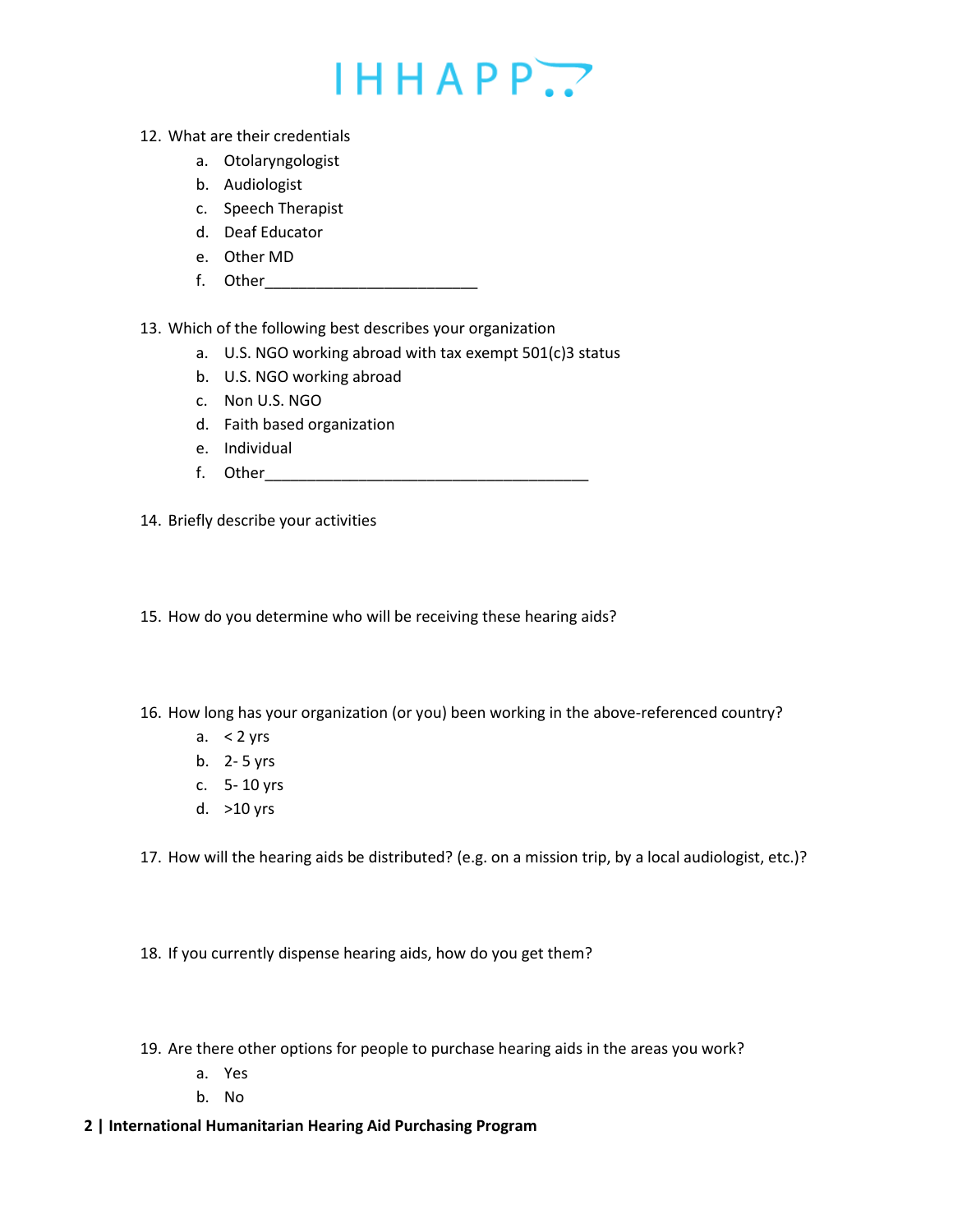# $IHHAPP. P$

If yes, what are the barriers prohibiting the people you serve from accessing these services? How do your recipients differ from those served by the existing distribution network? Please be as specific as possible.

- 20. How do you provide and replenish the hearing aid batteries?
- 21. How often do you (or other members of your organization) travel to the country to conduct follow up?
	- a. We have an established clinic / person in country
	- b. >3 times per year
	- c. 1-3 times per year
	- d. Annually
	- e. Other\_\_\_\_\_\_\_\_\_\_\_\_\_\_\_\_\_\_\_\_\_\_\_\_

Please provide 3 letters of recommendation. Each letter of recommendation should include information about your program and include the name of the Organization in the subject line. At least one of these letters should be from a colleague in the country in which the HA will be distributed. Please provide mailing addresses, telephone numbers and email addresses each of these references.

Reference #1:

- a) Name:
- b) Mailing Address:
- c) Country
- d) Phone#
- e) FAX#
- f) Email Address

Reference #2:

- a) Name:
- b) Mailing Address:
- c) Country
- d) Phone#
- e) FAX#
- f) Email Address

### **3 | International Humanitarian Hearing Aid Purchasing Program**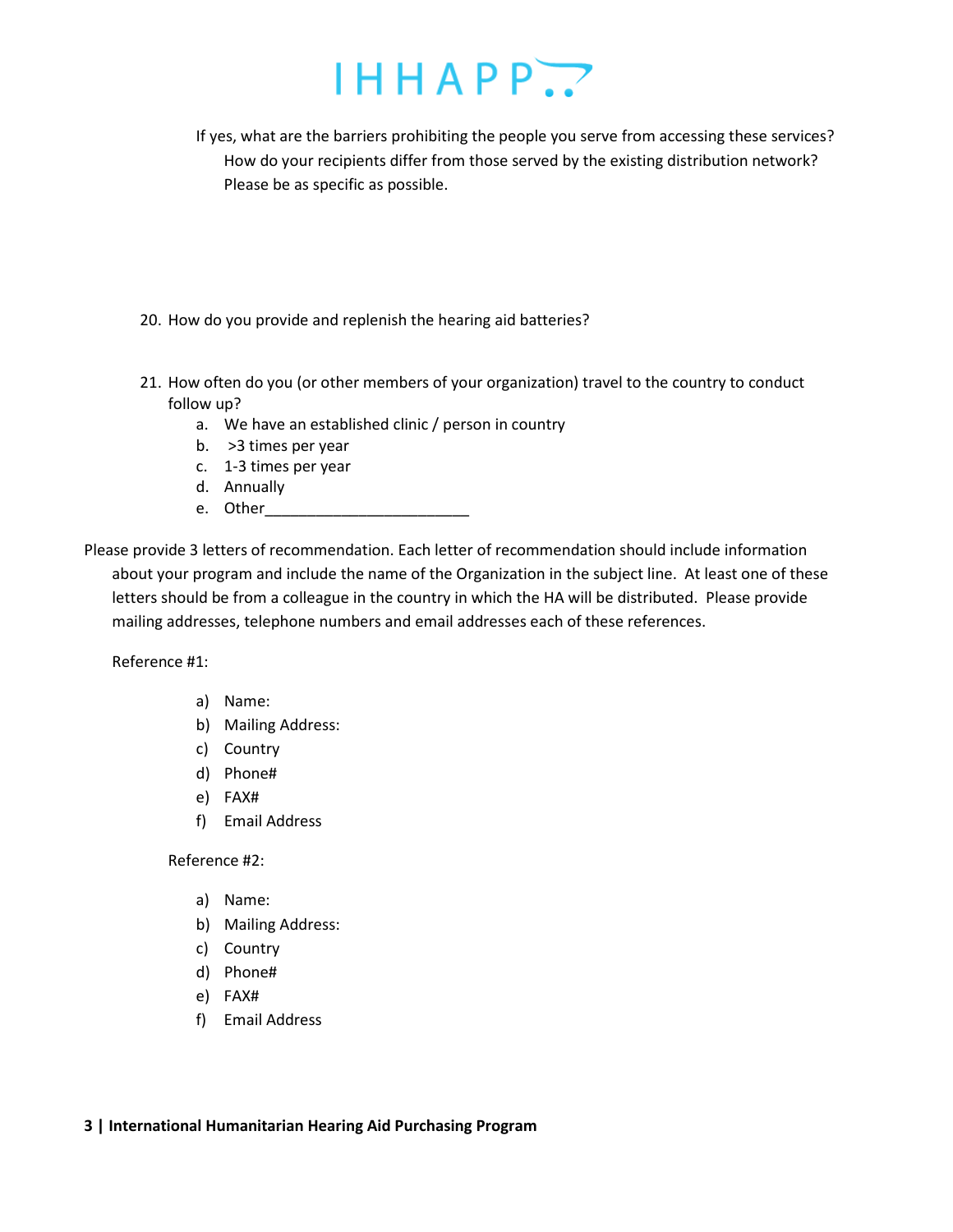## $IHHAPP.$

#### Reference #3:

- a) Name:
- b) Mailing Address:
- c) Country
- d) Phone#
- e) FAX#
- f) Email Address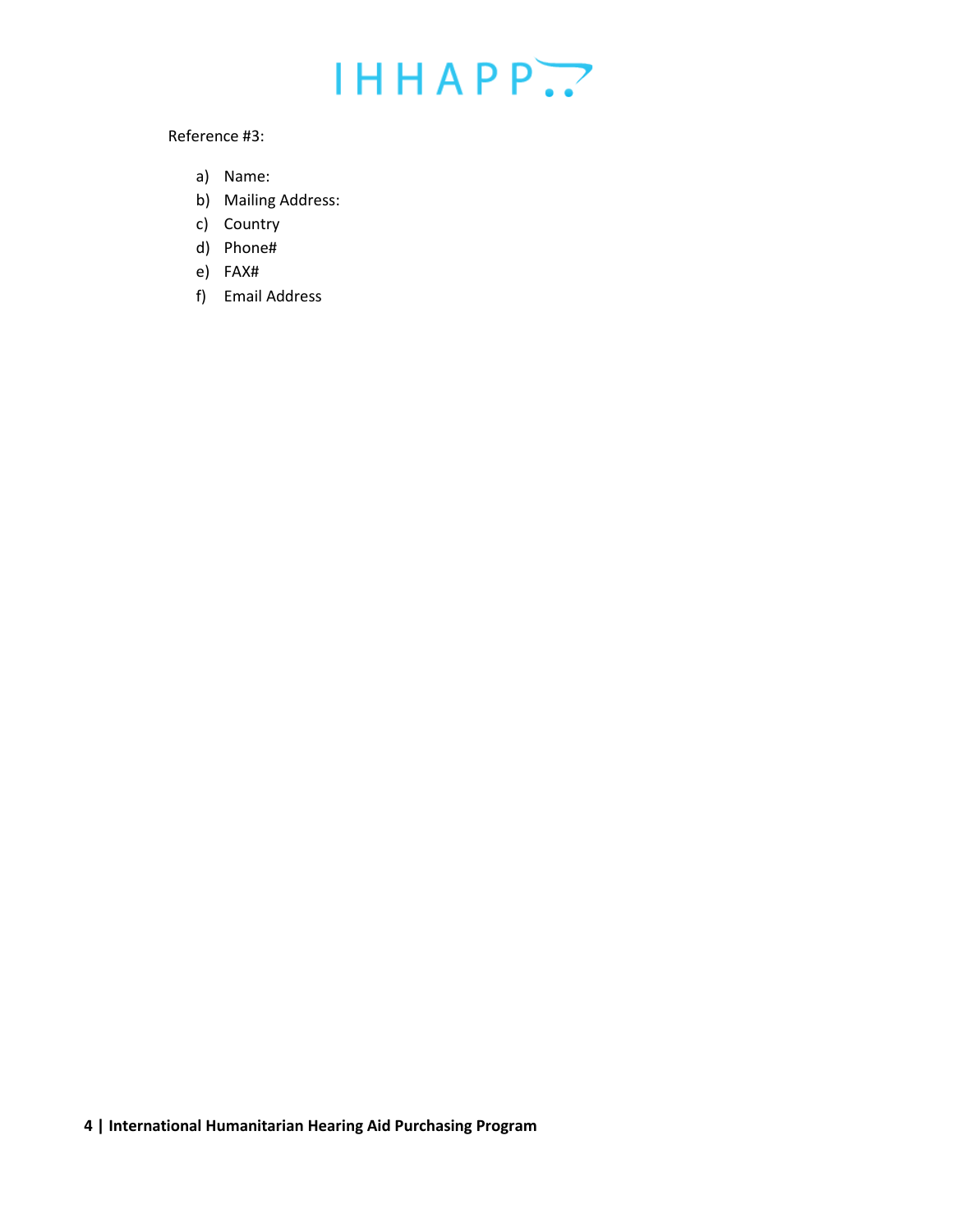

## **LETTER OF AGREEMENT**

| Country in which hearing aids will be distributed:_______________________________                                                                                                                                                                                                                                    |
|----------------------------------------------------------------------------------------------------------------------------------------------------------------------------------------------------------------------------------------------------------------------------------------------------------------------|
|                                                                                                                                                                                                                                                                                                                      |
| In accordance with the guidelines of the International Humanitarian Hearing Aid Purchasing Program<br>(IHHAPP), I agree not to sell the hearing aids purchased through the IHHAPP to the recipient for greater<br>than the purchase price of the hearing aid (including shipping and duty taxes calculated per unit) |
| Should this guideline be violated I understand that membership in the IHHAPP will be revoked.                                                                                                                                                                                                                        |
|                                                                                                                                                                                                                                                                                                                      |
|                                                                                                                                                                                                                                                                                                                      |
|                                                                                                                                                                                                                                                                                                                      |
| month<br>day year                                                                                                                                                                                                                                                                                                    |

**5 | International Humanitarian Hearing Aid Purchasing Program**